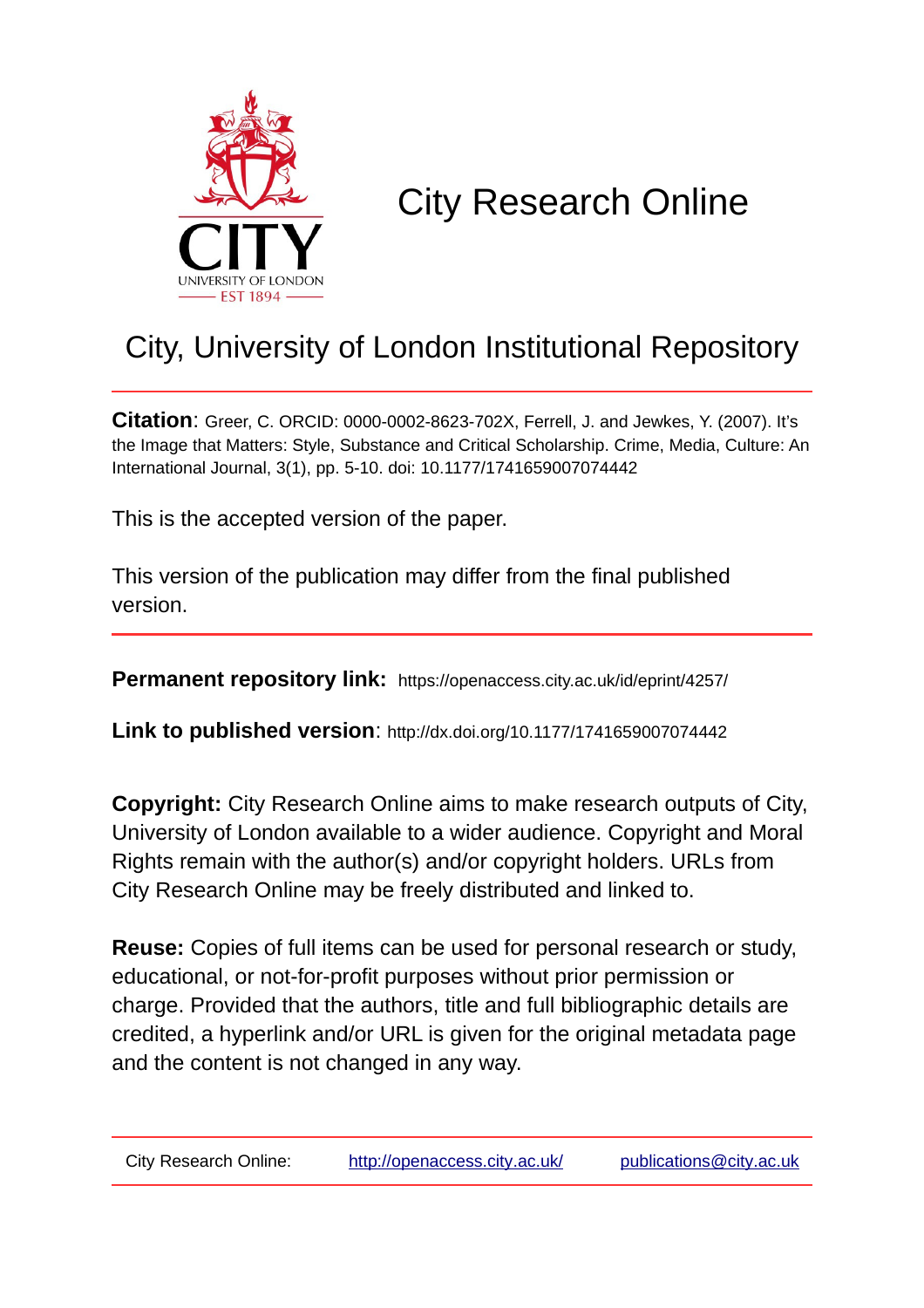Greer, C., Ferrell, J. and Jewkes, Y. (2007) 'It's the Image that Matters: Style, Substance and Critical Scholarship', in *Crime Media Culture: An International Journal*, 3, 1: 5-10.

#### **It's the Image that Matters: Style, Substance and Critical Scholarship**

Much has happened at *Crime, Media, Culture* since our last editorial at the beginning of Volume 2. As we launch Volume 3, we can report that *Crime, Media, Culture* has recently been awarded a major international publishing prize and has continued, we hope, to promote the best in critical scholarship at the intersections of crime, media and culture.

As is to be expected after two years, our Associate and International Editorial Boards have undergone some restructuring. While the changes to the latter are too numerous to list in detail here, we would like to extend our sincerest thanks to all the Editorial Board members who have worked with us over the past two volumes, and to offer a warm welcome to those new members who have come on board. It is also a pleasure to welcome Katja Franko Aas, Mark Hamm, Maggy Lee, Meda Chesney-Lind and Russell Smith as Associate Editors, and to confirm that Alexandra Campbell and Majid Yar have joined us as Review Editors. In addition, we have created a new editorial position – Visual Arts Editor – which will be filled by Cécile Van de Voorde. Reflecting our scholarly interest in the visual, we believe this new role will further cement *CMC*'s distinctive and innovative approach to visual issues. In this context it is the visual, and its significance for explorations of crime, media and culture, that we wish to address briefly in this editorial.

### Inserts Images ALF2006 and LIAR2006 around here

Today, the visual constitutes perhaps the central medium through which the meanings and emotions of crime are captured and conveyed to audiences. Indeed, we would suggest that it is the visual that increasingly shapes our engagement with, and understanding of, key issues of crime, control and social order. The proliferation of news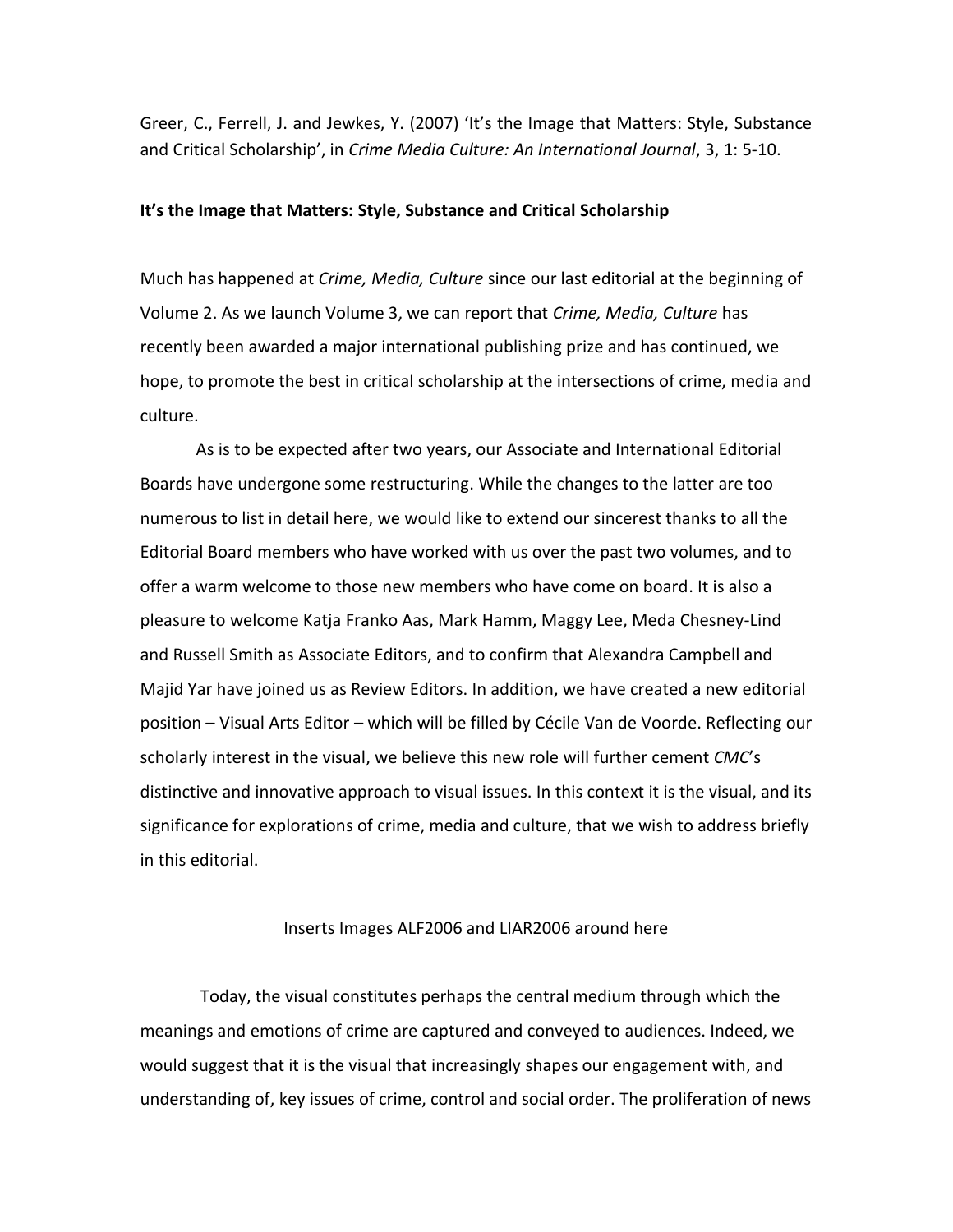and entertainment media has generated growing competition for audience attention, a sort of inflationary spiral of shock and enticement. Producing a visually arresting product which can 'feed the mind and move the heart', as Rupert Murdoch (2006) recently put it, has become one of the major challenges for media practitioners seeking to maintain their commercial buoyancy. In this context of rapidly developing production technologies across a 24/7 mediascape, and multiplying screens and surfaces, the visual becomes paramount. However, while there is no escaping the 'politics of representation' (Hall, 1993), a scholarly engagement with it demands more than merely accounting for the visual; it requires theorizing the complex construction and dissemination of visual media as regards crime, crime control, and social justice.

Undoubtedly, the Research Assessment Exercise (RAE) on one side of the Atlantic, and an accelerating, article-driven tenure process on the other, place pressures on academics to produce and publish articles quickly. These pressures in turn often discourage the sort of in-depth, qualitative analyses that *CMC* enthusiastically promotes. While searchable online databases provide a useful resource for locating news stories, for example, they also strip those stories of much of their textual and visual meaning. Reduced to words on a computer monitor, printed 'news' becomes decontextualised, shorn of structure and style, disconnected from defining images and surrounding stories—and so ultimately is left with little similarity to the increasingly spectacular, brilliantly colourful products that media audiences consume on a daily basis. If nothing else, then, we hope that *CMC*, with its attention to visual analysis and its inclusion of visual content, can continue to offer a dedicated publishing home for those scholars who resist institutional pressures and technological temptations in order to engage in deep, holistic analyses of the crime, media, culture nexus. Clearly, sound and spectacle, image and representation matter in the contemporary construction of crime and control—and so we hope that *CMC*, by form and content, matters as well.

In that regard we are delighted to report that *CMC* appears to have created something of a stir in the academic world. Recently, the journal won the Association of Learned and Professional Society Publishers' Charlesworth Award for Best New Journal.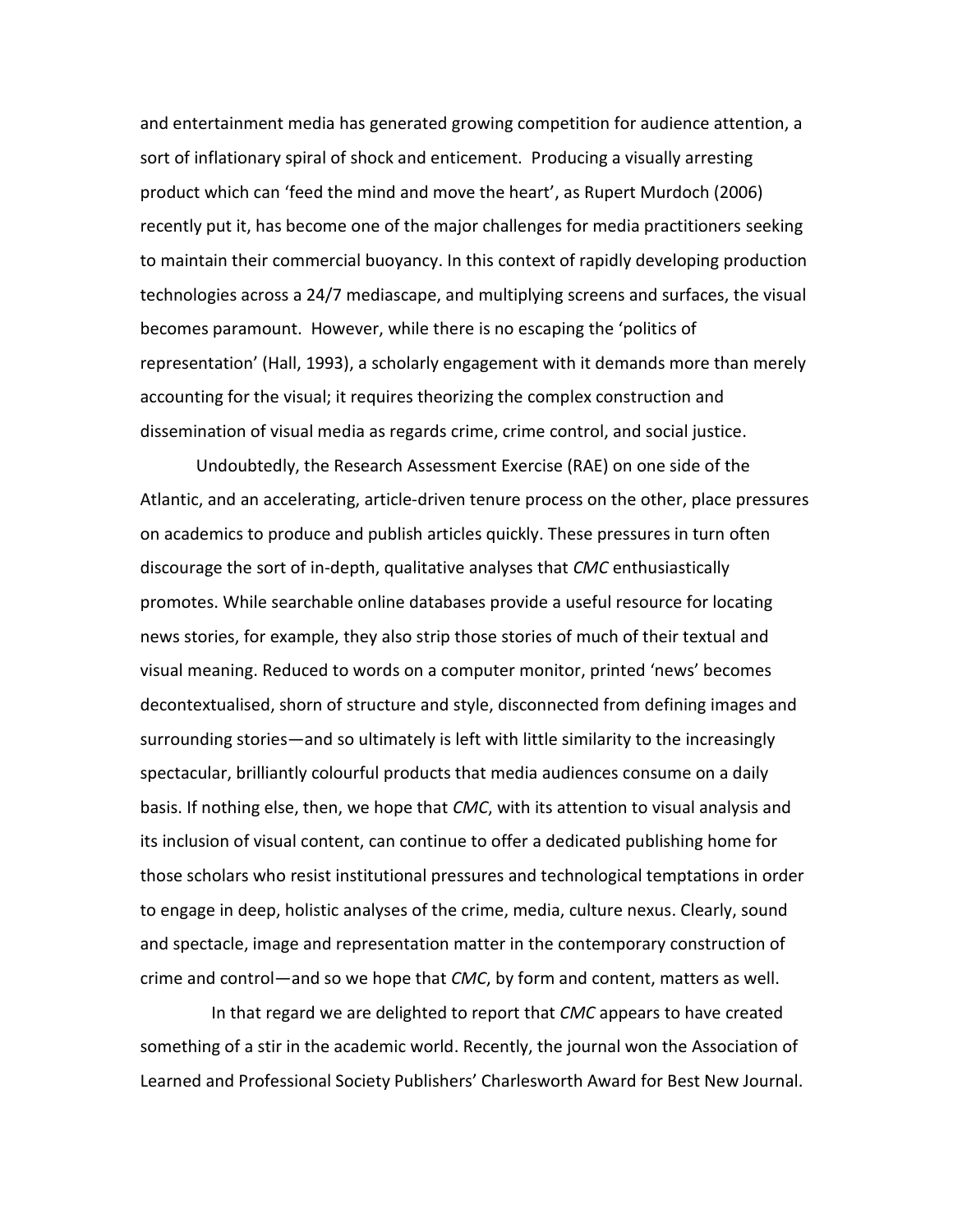In their decision, the judges noted in particular the visual style of the journal, along with the strength of its content. And indeed, in Volumes 1 and 2 we featured political commentary from graphic artists, pencil sketches by life-prisoners, photographic essays and freestanding images, in addition to full articles, research notes, polemics and reviews.

#### Insert Portland Sign around here

In this first issue of Volume 3, we continue in a similar vein, with Alison Young's visual and aural analysis of two 9/11 'texts', Michelle Brown's analysis of the U.S. 'war on drugs' as represented in Hollywood film, and Gray Cavender and Sarah Deutsch's investigation of the *CSI* (Crime Scene Investigation) US television series. We would also draw attention to the *Research Notes* section, which appears to have become a firm favourite among readers over the past two years. Our *Research Notes* section provides both well established and younger scholars the opportunity to engage in discussion and debate about formative, ongoing or completed research, and to invite comment from those with similar interests. It is perhaps worth recalling that some of the most creative and influential contributions to theory and methodology in the social sciences began life as doctoral theses. Ralf Dahrendorf's (1959) *Class and Class Conflict in Industrial Society*, Daniel Bell's (1965) *The End of Ideology*, Stanley Cohen's (1972) *Folk Devils and Moral Panics*, Ken Plummer's (1975) *Sexual Stigma*, Carol Smart's (1976) *Women, Crime and Criminology*, Dick Hebdige's (1979) *Subculture: The Meaning of Style*, and Paul Gilroy's (1987) *Ain't No Black in the Union Jack*, to name but a few, remain definitive contributions to critical scholarship that began life as the early work of young scholars. In addition to submitting full articles, then, we would especially invite our younger and early-career colleagues to consider what is distinctive and original about their research, and to submit this work and these considerations as *Research Notes* for possible publication in the pages of Crime, *Media, Culture*.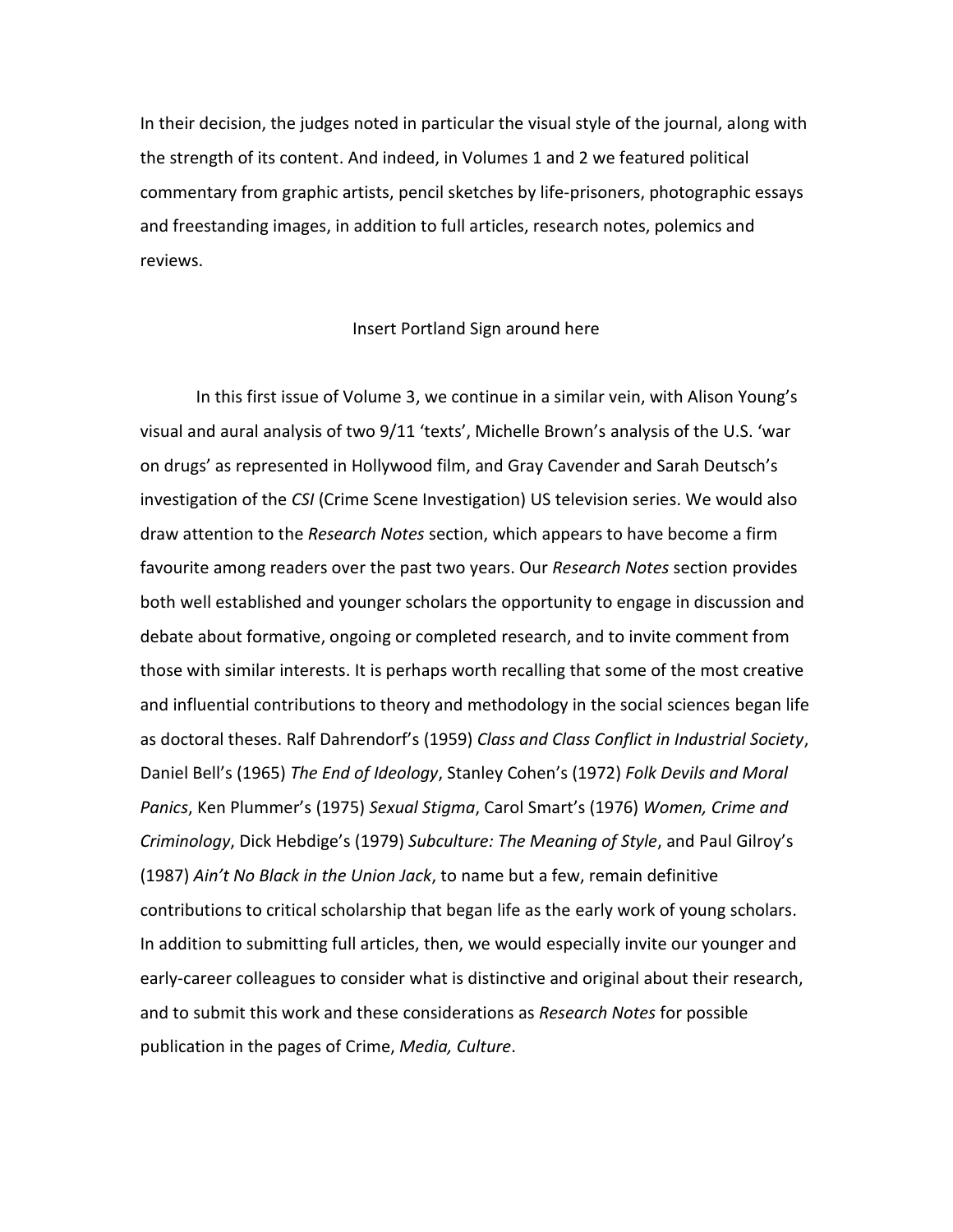The call for an original and distinctive discourse on crime, media, and culture is further exemplified in the current issue by Christopher Williams' creative consideration of existential, ontological, and humanist perspectives as part of an expanded cultural criminology of human transgression. This discourse continues in the *Polemics* section. There, Steve Hall and Simon Winlow put forward their case that cultural criminology can benefit from a deeper level of critical theorising, and from greater attention to the mutating consequences of contemporary capitalism within everyday social life. In counterpoint, Jeff Ferrell, one of *CMC*'s Editors, argues that cultural criminology has not so much turned away from critical materialist analysis as it has oriented itself toward a fuller and more nuanced accounting of inequality, crime, and resistance. This amicable debate will no doubt continue, and we encourage our readers to join it.

Finally, we repeat the invitation to our readership to send us freestanding images, photographic essays, theoretical and methodological inquiries into visual issues, reviews of relevant art exhibitions, photographic collections, television programmes, and films, and ideas for further development in this area. Already, we notice that visual imagery – which among criminological journals until recently remained primarily the province of *CMC* – has now been adopted across a number of other publications. Imitation is indeed the sincerest form of flattery and this is a development we welcome wholeheartedly. But be assured: we intend to continue our visual innovations, to encourage and develop new forms of critical scholarship, and to keep pushing the visual and critical boundaries of academic publishing, wherever they may fall—and we invite your participation in doing so.

## **References**

Bell, D. (1965) *The End of Ideology: On the Exhaustion of Political Ideas*, London: Collier-Macmillan.

Cohen. S. (1972) *Folk Devils and Moral Panics*, London: MacGibbon and Kee. Dahrendorf, R. (1959) *Class and Class Conflict in Industrial Society*, London: Routledge and Kegan Paul.